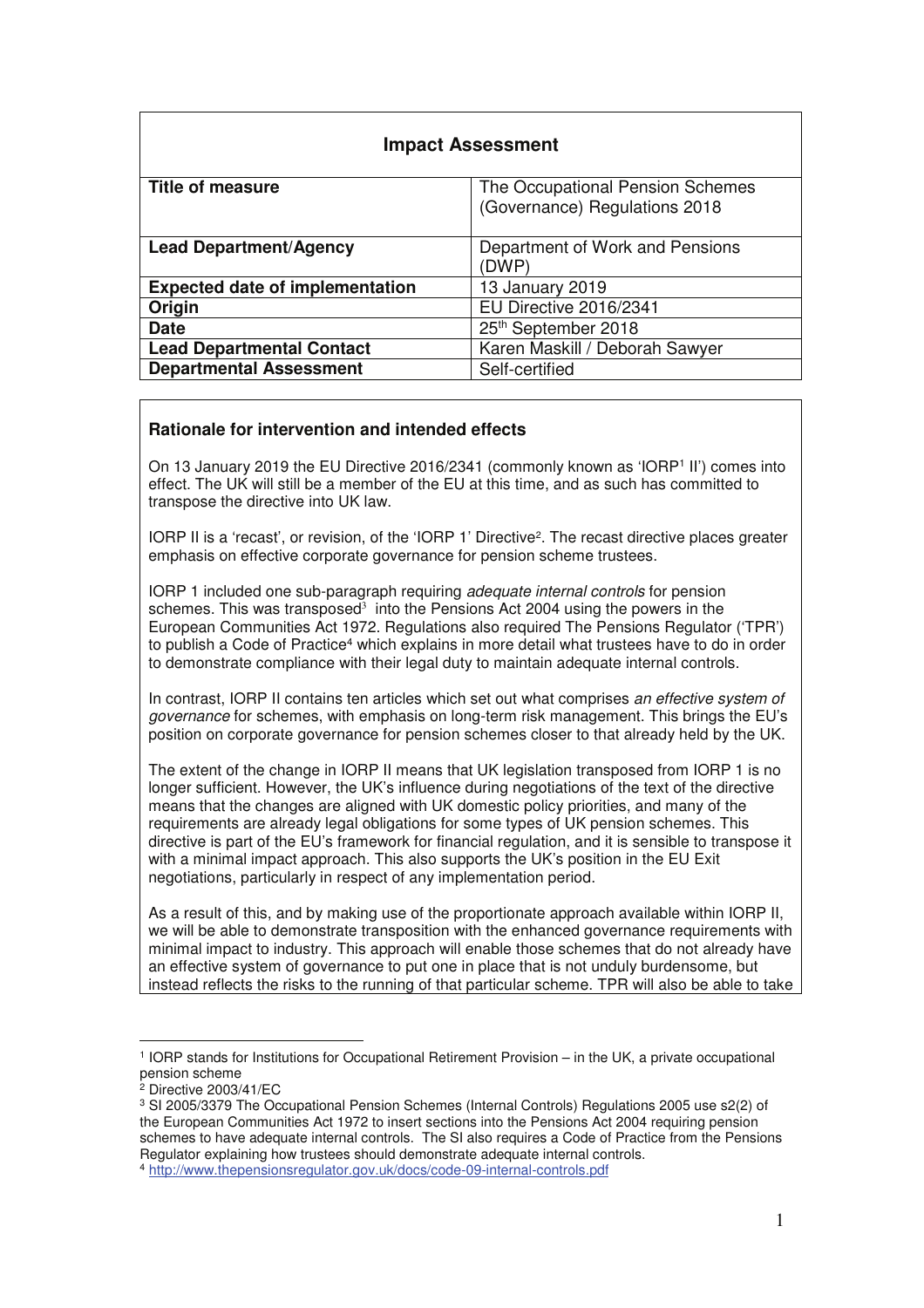more targeted and timely action against schemes that are not properly run when clear and enforceable legal requirements are in place for all schemes.

## **Viable policy options (including alternatives to regulation)**

1) Do nothing

Following the EU referendum in June 2016 we considered the 'do nothing' option in terms of whether the transposition of IORP II by January 2019 was still appropriate. Government's position is now clear that while the UK remains a full member of the EU all the rights and obligations of EU membership remain in force. This includes the UK's duty of sincere co-operation under article 4 of the Treaty of the European Union and our obligation to transpose this directive.

2) Non - Legislative transposition

We considered whether we could transpose the governance elements of the directive purely by non-legislative means. Much of what is required by IORP II is already transposed in existing UK legislation and TPR Codes of Practice. There are some areas where the recast directive makes small changes from the UK's existing regulatory framework and in those cases a non-legislative transposition via TPR Codes of Practice will be used.

However, we came to the view some aspects of the governance requirements are sufficiently divergent from what is currently set out in the Pensions Act 2004 to require us to amend legislation in order to fulfil our obligation to transpose.

3) A mixture of legislative and non-legislative transposition

For the governance elements of IORP II, the overarching requirements will be put in place by legislation – the Statutory Instrument (SI) to which this impact assessment relates. The practical details will be transposed by non-legislative means in a TPR Code of Practice.

Our chosen solution is therefore this option (Option 3) - a mixture of legislative and nonlegislative transposition, minimising legislative change and impact on schemes where possible.

## **Initial assessment of impact on business**

The UK's position has always been that as occupational pension schemes are significant institutional investors who are responsible for peoples' retirement savings, trustees of these schemes should ensure that their standards of governance are effective. This approach protects savers by ensuring that schemes have the protection of an effective system of governance that is proportionate to the complexity of the scheme.

Our engagement with stakeholders confirms that well run pension schemes will not need to make onerous changes in order to comply with the regulations and code of practice. Many schemes are already operating effective systems of governance and others may only need to begin to formally document existing practice.

We have worked with an industry stakeholder group comprising trustee and adviser representatives and professional bodies to develop our approach. We will lay regulations to amend the Pensions Act 2004 and to require TPR to produce a new Code of Practice to ensure that schemes have a clear understanding of what is expected. Our approach includes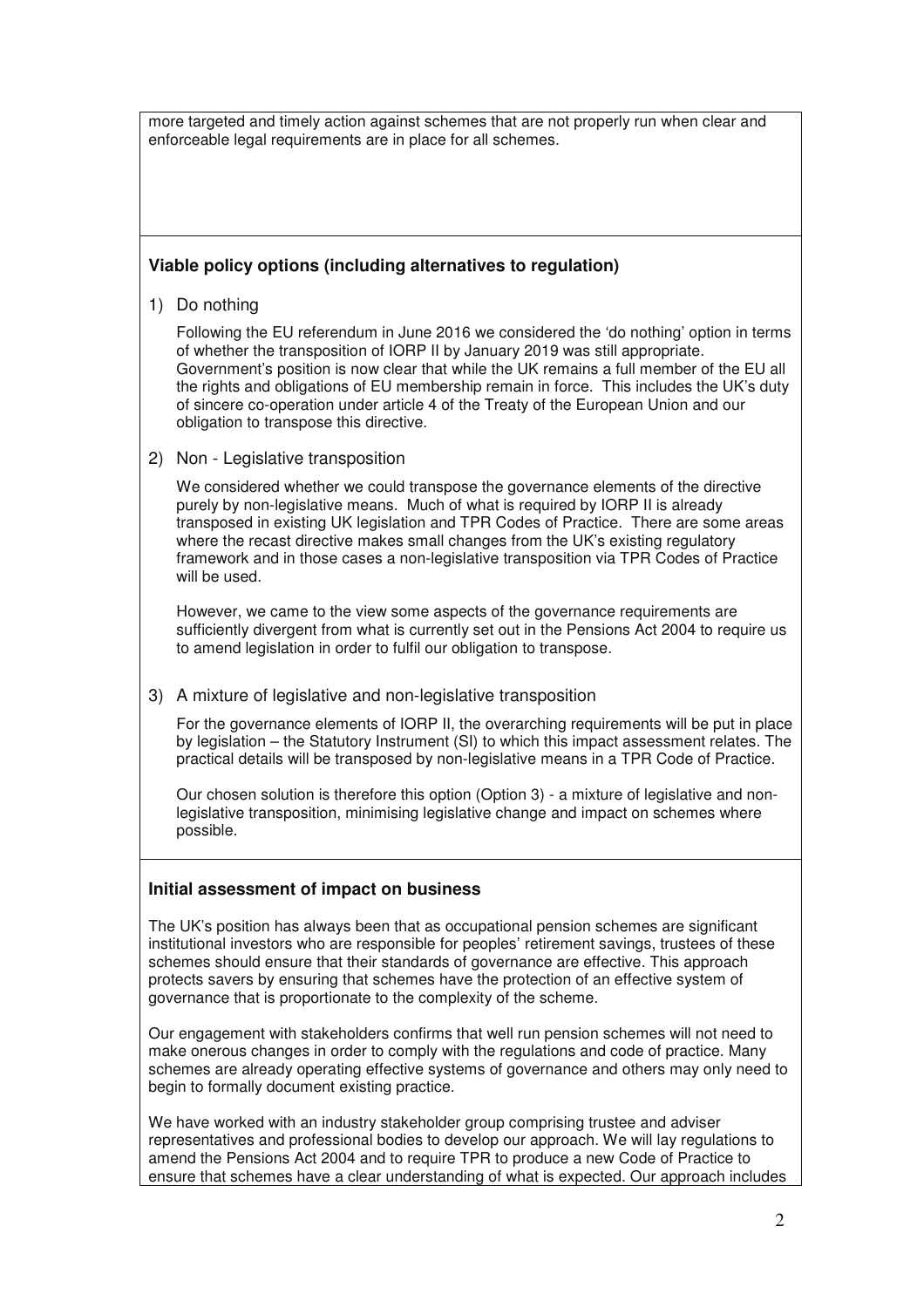an implementation period to give trustees sufficient time to plan for and make any changes needed.

# **TPR's Codes of Practice**

TPR is of course responsible for what it puts in its Code of Practice. However, the regulations will specify what areas the Code must cover, to ensure that those details are properly transposed. The Code will enable schemes to take a proportionate approach to compliance with the law. We have estimated costs of complying with the Code by considering the range of potentially acceptable methods of compliance that would apply to schemes of different size and complexity, as well as the extent to which relevant legislation or Codes of Practice already apply to different types of schemes.

The UK is largely compliant with IORP II and will therefore be able to transpose without imposing much additional burden on industry. Nevertheless there will be costs associated with these changes. The cost estimates are:

- £5.1 million in year 1;
- £2.7 million every subsequent third year (years 4, 7, 10).

The estimated annual net direct cost to business (EANDCB) over a policy period of 10 years is £1.3million and so will qualify for self-certification.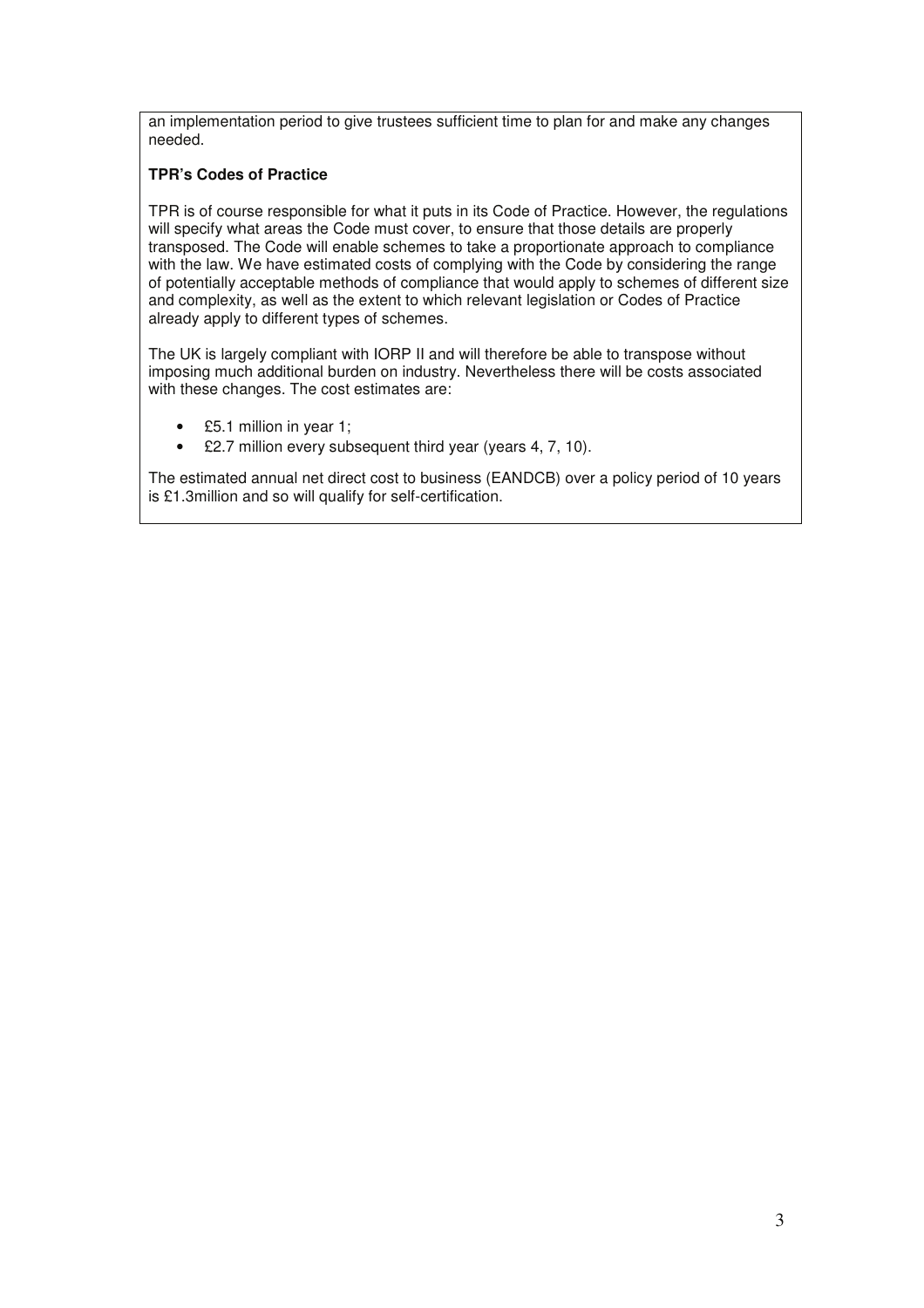**Departmental signoff (SCS):** Fiona Walker Date: 28/09/2018

**Economist signoff (senior analyst):** Rhys CockerellDate: 28/09/2018

**Better Regulation Unit signoff:** Fiona Kilpatrick Date: 28/09/2018

**URN: BIS/16/178** 

# **Evidence Base**

## **The policy issue and rationale for Government intervention**

- 1. The transposition deadline for this directive is 13<sup>th</sup> January 2019.
- *2.* It is the current cross-Government position that the UK should continue to transpose EU law. Until exit negotiations are concluded, the UK remains a full member of the European Union and all the rights and obligations of EU membership remain in force. During this period, the Government will continue to negotiate, implement and apply EU legislation. The outcome of these negotiations will determine what arrangements apply in relation to EU legislation in the future once the UK has left the EU.
- 3. This directive is part of the EU's framework for financial regulation, and, as its requirements are aligned with the UK's own priorities, it is sensible to transpose it with a minimal impact approach. This also supports the UK's position in the EU Exit negotiations, particularly in respect of any implementation period.
- 4. The changes are in line with domestic initiatives for occupational pensions that are designed to improve protection for savers and confidence in financial services. These include:
	- a. Governance requirements for public service pension schemes.
	- b. Governance requirements for Defined Contribution (DC) pensions Master Trusts to obtain authorisation.
	- c. DC Chair's Statement, which must demonstrate a range of activities that comprise adequate scheme governance.
	- d. Proposals in the recent Defined Benefit (DB) pensions white paper to improve risk management and the governance of decision making. The white paper was prompted by the Conservative Party 2017 Manifesto following high profile corporate insolvencies which left significant deficits in DB pension schemes. Work and Pensions Select Committee hearings and extensive press coverage have reinforced this message, focusing attention on standards of corporate governance on trustee boards, in particular on their ability to identify and manage risks and to ensure the interests of employers are not allowed to override those of savers.
	- e. The Pensions Regulator's "21st Century Trusteeship" and "TPR Futures" initiatives.

#### **Policy objectives and intended effects**

5. The EU's position on corporate governance for pension scheme trustees, as set out in IORP II, closely reflects the UK's existing position. This requires that an effective system of governance should be in place in each pension scheme, proportionate for the size and risk profile of each pension scheme. The second of four stated aims for the directive is to ensure good governance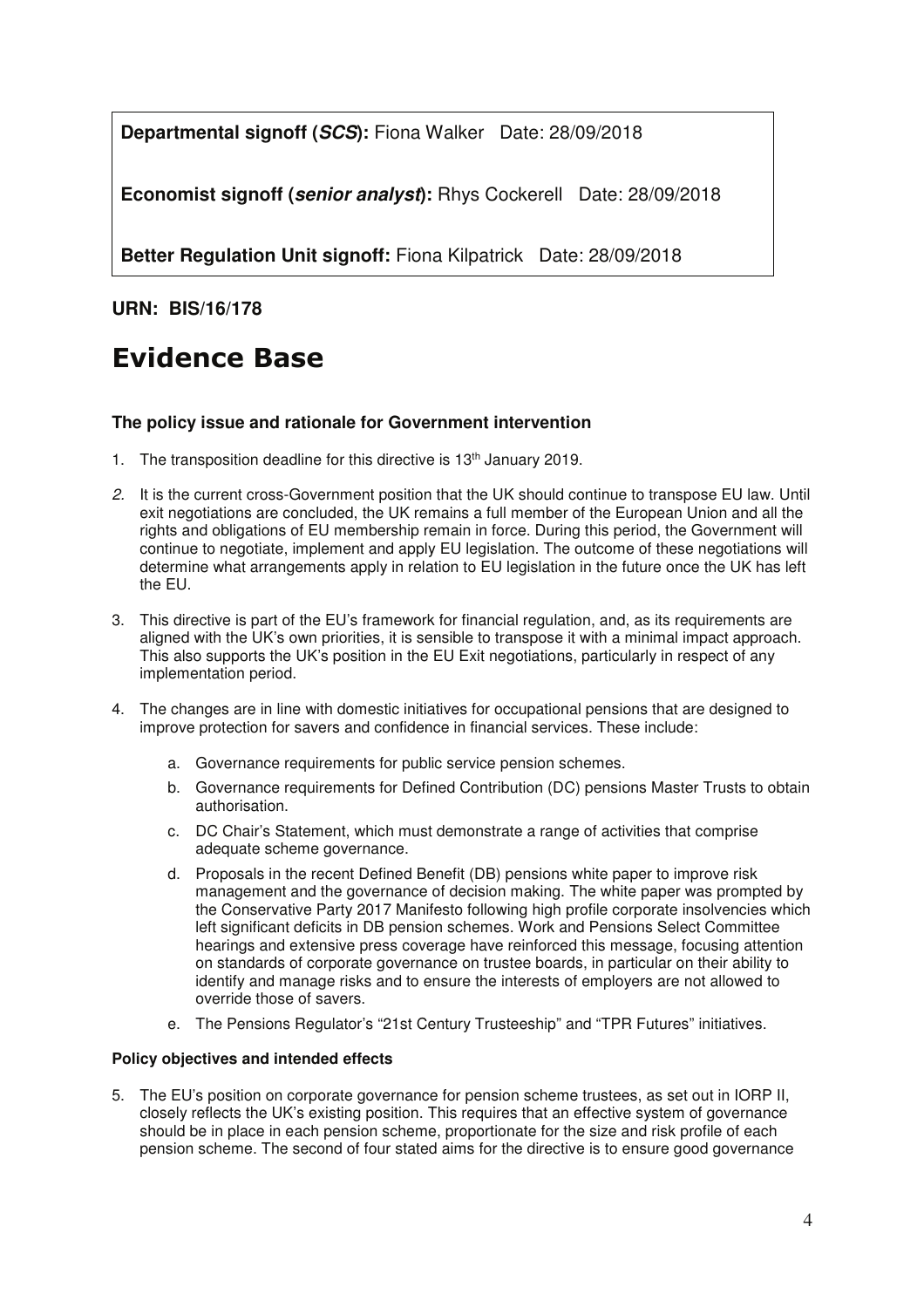and risk management, as set out in the Commission's proposal<sup>5</sup> to recast the IORP directive (para 1.1, page 4 refers). The overarching aim is that all scheme members should be able to have confidence that their retirement savings are being properly managed.

6. The changes being made as part of IORP II transposition will codify what trustees in the UK should already be doing to properly run their schemes. Our approach will clarify what is expected from trustees for schemes where the approach is less clearly defined within the UK's regulatory framework. When clear and enforceable legal requirements are in place for all schemes TPR will be able to take more targeted and timely action against schemes that are not properly run.

#### **Policy options considered, including alternatives to regulation**

# **1) Do nothing**

- 7. The option was considered following the Referendum on exiting the European Union in June 2016, when it was unclear whether it would be necessary for the UK to transpose this Directive in January 2019.
- 8. It is now the confirmed cross-Government position that the UK should continue to transpose EU law. Until exit negotiations are concluded, the UK remains a full member of the European Union and all the rights and obligations of EU membership remain in force. During this period, the Government will continue to negotiate, implement and apply EU legislation. The outcome of these negotiations will determine what arrangements apply in relation to EU legislation in the future once the UK has left the EU.
- 9. We then considered whether transposing this directive was disproportionate or inappropriate given the reality of the UK exiting the EU, in line with DExEU legal guidance. The directive does not fall into that category.
- 10. "Do nothing" is not in line with the UK's duty of sincere co-operation under article 4 of the Treaty on European Union, and is therefore not in line with the Government's position on continuing to meet our obligations.
- 11. The UK pensions industry has been expecting IORP II since 2014 and it would create confusion if we do choose to ignore it at this late stage.

## **2) Non- Legislative transposition**

- 12. We have used non-legislative means TPR's Codes of Practice to transpose some elements of the directive (these are not discussed in this impact assessment). TPR Codes of Practice explain in practical detail what the Regulator expects from trustees in complying with the law. In scenarios where the UK's existing law is sufficiently close to IORP II, or is sufficiently broad, the UK can transpose those elements of the directive by changing the relevant Code of Practice so it aligns with the directive.
- 13. We considered whether we could transpose the governance elements of the directive purely by such non-legislative means, as we wish to minimise the amount of legislation we bring forth. However, the extent of the change to governance requirements in the recast directive – from one sub paragraph requiring "adequate internal controls" to ten lengthy articles requiring an effective system of governance - requires us to make a small amendment to legislation in order to fulfil our obligation to transpose.
- 14. Amending the way that governance requirements are described in legislation will enable us to transpose all other elements of the IORP II governance elements through non-legislative means.

 $\overline{a}$ 

<sup>5</sup> Brussels, 27.3.2014 COM(2014) 167 final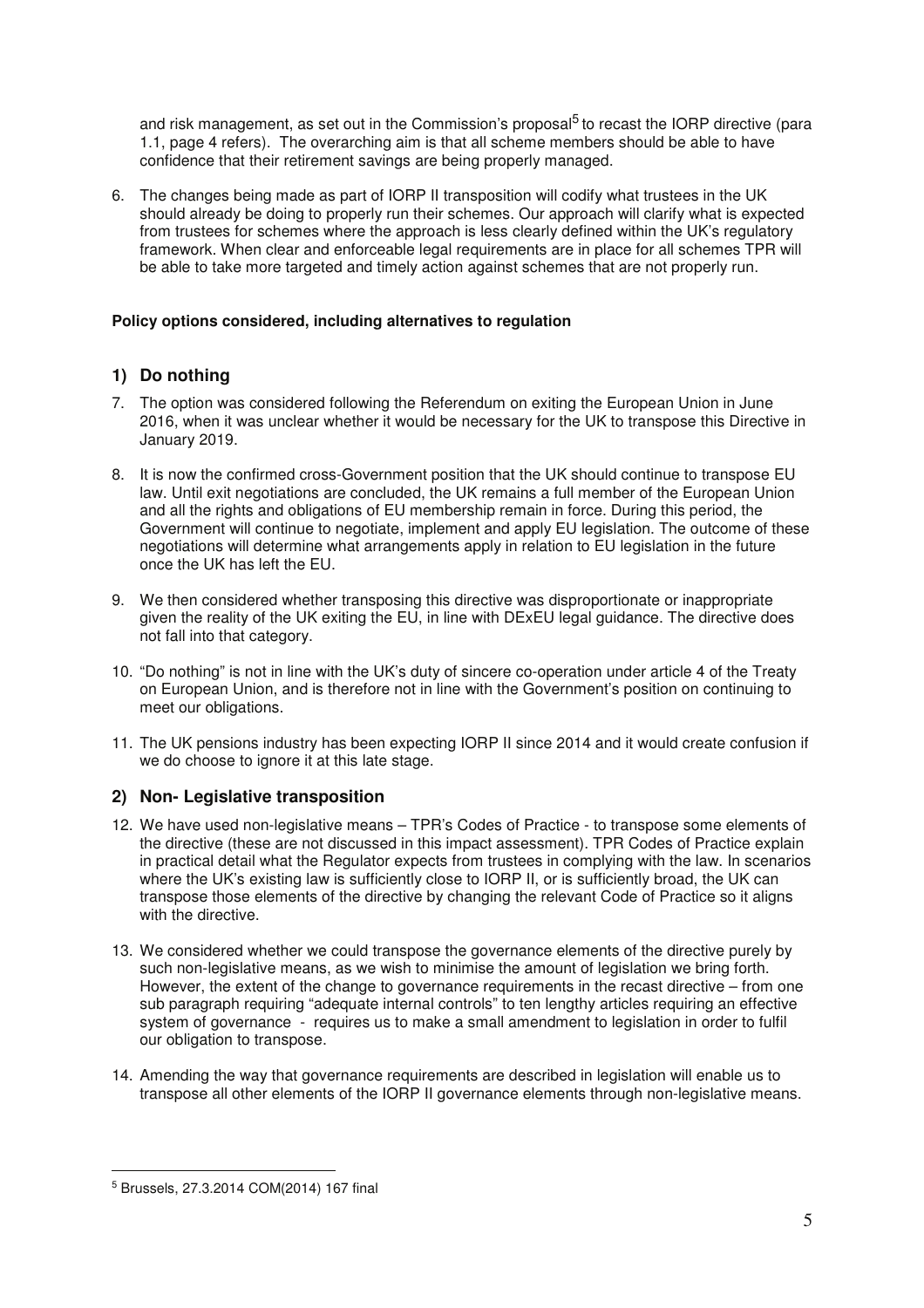# **3) A mixture of legislative and non-legislative transposition**

- 15. The existing legal requirement for adequate internal controls is too narrow to allow the entirety of the system of governance set out in the directive to be expressed only in an updated TPR Code of Practice. Doing so would make TPR's Code of Practice unenforceable and may put the UK in the position of sub-delegating to TPR without a power to do so.
- 16. Failing to update our legislation to reflect the extent of change in this key area of pension scheme would also make it challenging to demonstrate to the European Commission that the UK had sufficiently transposed this element of the directive. This could also lead to an 'infringement procedure' or referral to the Court of Justice.
- 17. Our chosen option is therefore to take a proportionate approach which includes both legislative and non-legislative elements, minimising the legislative component as far as possible.
- 18. We have designed, in collaboration with industry stakeholders, a minimum harmonisation approach to these articles which will minimise any impact on industry. It will formalise the requirement that trustees for all pension schemes with more than 15 members need to satisfy themselves that they have an effective system of governance. Specific requirements for risk management and other operational matters will be set out for schemes with more than 100 members, proportionate to the complexity and risk profile of the scheme.
- 19. This approach enables us to make the requirements of the directive proportionate to the different segments of the UK's diverse private occupational pensions landscape.
- 20. This directive is part of the EU's framework for financial regulation, and, as its requirements are aligned with the UK's own priorities, it is sensible to transpose it with a minimal impact approach. This also supports the UK's position in the EU Exit negotiations, particularly in respect of any implementation period.
- 21. In the unlikely event that the EU Exit negotiations result in the UK adopting a position where its policy is no longer to transpose such directives, we retain the ability to revoke this legislation.

#### **Expected level of business impact**

 $\overline{a}$ 

- 22. Engagement with Industry suggests that the costs of complying will be minimal. We have worked with a group of key industry stakeholders to develop options for how different types of schemes could achieve an effective system of governance at a proportionate level of cost, and this work will continue during the development of TPR's Code of Practice.
- 23. The approach to each change is costed in the table below.
- 24. The changes to scheme governance in IORP II have only occasionally been referred to in the pensions press. It has correctly positioned them as being in line with the UK's existing direction of travel, in particular the current work to drive up standards of governance by TPR under its flagship "21st Century Trustee" initiative.
- 25. The most recent information provided to industry by professional bodies was supportive of DWP's approach, clearly articulating our narrative<sup>6</sup>.

<sup>6</sup> For example: https://www.lcp.uk.com/our-viewpoint/2018/08/pensions-bulletin-201832/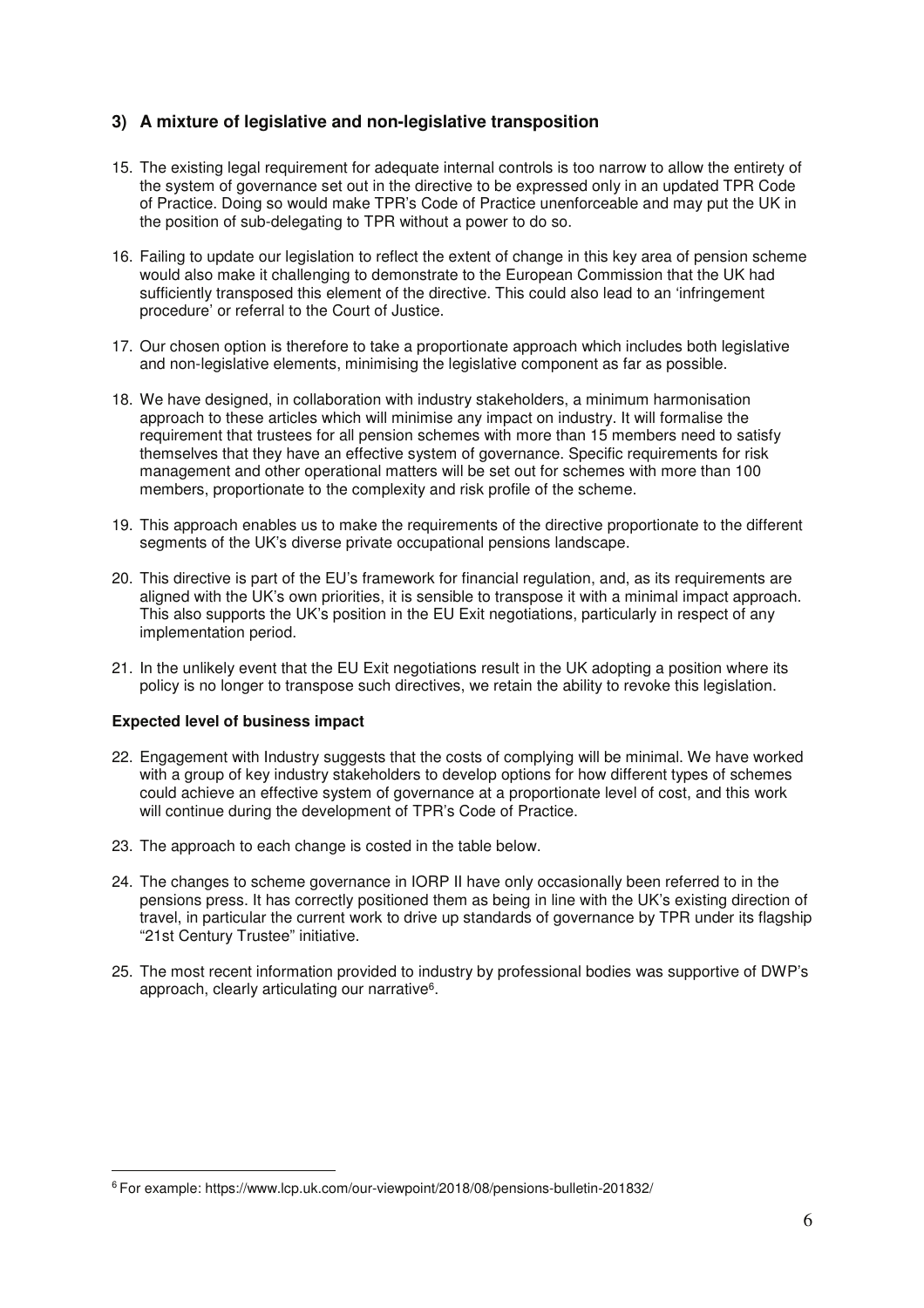#### **Monetised and non-monetised costs and benefits**

#### **Summary**

26. The total estimated cost in year 1 is £5.1<sup>7</sup> million and every third year after that £2.7 million. The estimated annual net direct cost to business (EANDCB) in 2016 prices and discounted to 2017 is £1.3 million.

#### **Key assumptions**

- (a) Scheme volumes
- 27. Public Service schemes, Master Trust schemes, and schemes with less than 15 members are excluded from the volumes as the regulations will not apply to them.

|  |  | Table1: Volumes of schemes to be used in the estimates. |
|--|--|---------------------------------------------------------|
|--|--|---------------------------------------------------------|

| Number of scheme<br>members | Defined benefit (DB)<br>& hybrid | Defined contribution<br>(DC) | Total |
|-----------------------------|----------------------------------|------------------------------|-------|
| $15 - 998$                  | .760                             | 920                          | 2.680 |
| $100+$                      | 3,6389                           | 40010                        | 4.038 |

(b) Trustee numbers

l.

- 28. All trustees need to familiarise themselves with the new regulations. We do not have a definitive figure for the total number of trustees that will be impacted so need to estimate this. For simplicity we apply a methodology of the average number of trustees per scheme multiplied by the number of schemes to calculate the total number of trustees. However, there are different types of trustees including lay and professional and many professional trustees offer services to more than one scheme. Therefore this methodology will give a higher estimate than a central figure. However, we appreciate that the pensions landscape is complex and there are other people in the pensions system who will also need to familiarise with new regulations, such as consultants and legal advisers, and so this higher figure captures other affected people. It would be a disproportionate cost to estimate this in more depth. Therefore throughout this impact assessment if we refer to trustees we are including other impacted parties as well.
- 29. We estimate from TPR research that there are an average 3.4 trustees per scheme with more than 100 members<sup>11</sup> and 3.6 trustees in schemes with  $100 - 999$  members. This research also shows that small schemes with under 100 members have an average 2.4 trustees per scheme.

 $^7$  Note: it is assumed that the triennial costs are first incurred in year 1; the £5.1 million figure is the sum of it and the one-off / initial costs (which are all incurred in year 1) – see table 2 below for more detail.

<sup>8</sup> Estimated from the PPF Purple Book 2017 and the DC Trust Statistics 2017/18, Table 1.8.

<sup>&</sup>lt;sup>9</sup> PPF Purple Book 2017: https://www.pensionprotectionfund.org.uk/Pages/ThePurpleBook.aspx 10 DC trust statistics, 2017/18. Excluding hybrids. Table 1.8: http://www.thepensionsregulator.gov.uk/doclibrary/dc-trust-presentation-of-scheme-return-data-2018.aspx

<sup>&</sup>lt;sup>11</sup> TPR 2015 research shows that there are an average of 3.6 trustees for schemes with 100 – 999 members and 3.0 trustees with 1,000+ schemes. We have created a weighted average using the volume of schemes in these brackets to get 3.4 average for schemes with 100+ members

http://webarchive.nationalarchives.gov.uk/20170712122409/http://www.thepensionsregulator.gov.uk/docs/trustee -landscape-quantitative-research-2015.pdf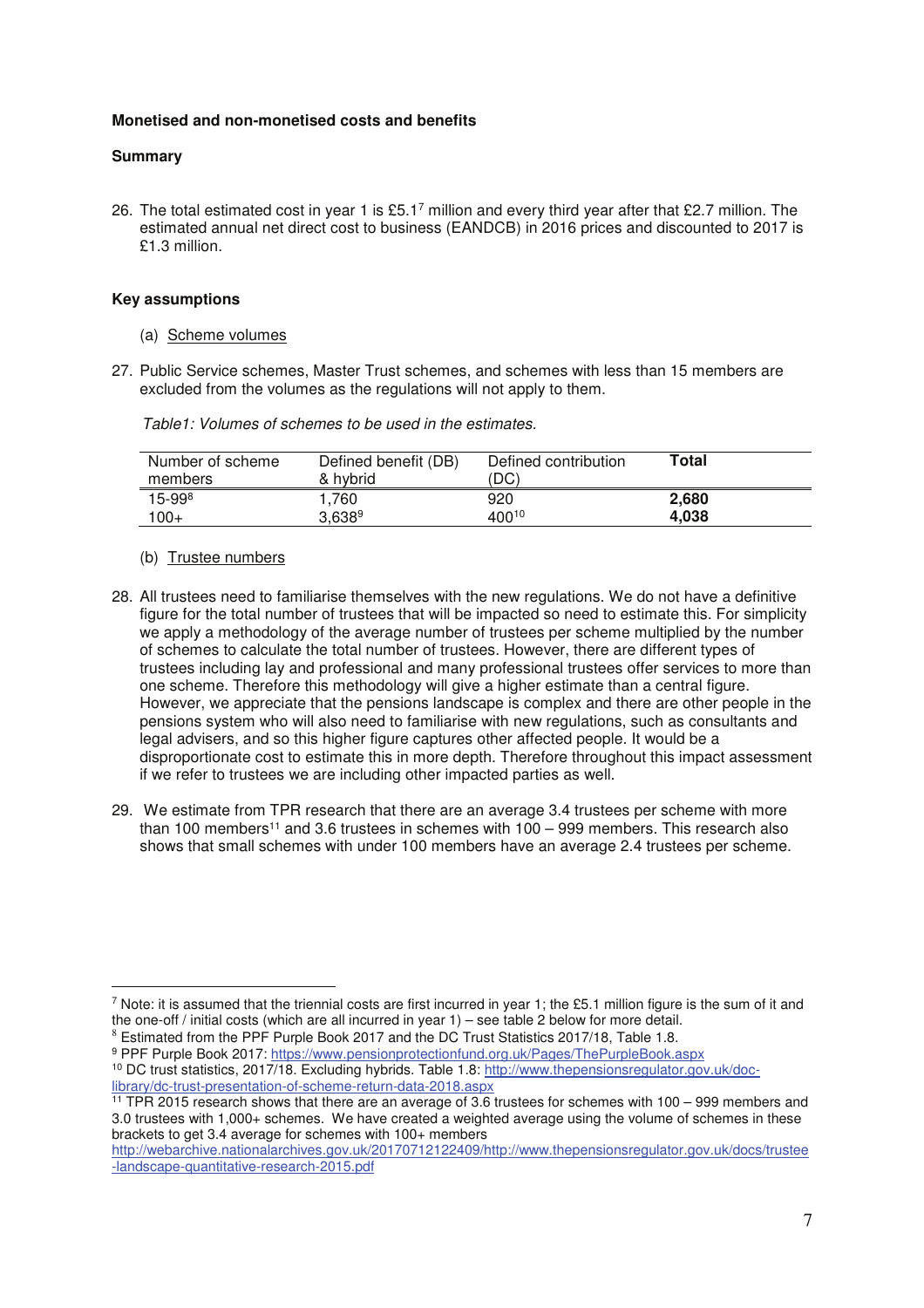- (c) Wage assumptions
- 30. The average hourly wage for a trustee is £35.46<sup>12</sup>. For the purposes of simplicity and being prudent in the presence of uncertainty we assume the same rate for a documenter as well.
	- (d) Length of regulations
- 31. The regulations, which all schemes with more than 14 members (incl. small ones 15 to 99 members) will have to be familiar with, are estimated to be a total of 4-5 pages long. Schemes with 100 and more members will have more detailed requirements set out for them and will need to familiarize themselves with more pages of regulations – as discussed in the paragraphs below.

#### **Calculation of familiarization costs**

l.

32. In principle, familiarisation costs are worked out by multiplying the assumed average hourly wage rate by the number of people involved in familiarisation and by the number of hours that each person, on average, will have to spend familiarising. The assumed numbers of hours to be spent is our judgement call based on considerations of number of pages to be read and expected level of complexity involved.

<sup>&</sup>lt;sup>12</sup> The mean hourly wage for a corporate manager or director is £27.92 in the Annual Survey of Hours and Earnings 2017 provisional, Table 2.5. This is uplifted by 27% for overheads from the archived Green Book. https://www.ons.gov.uk/employmentandlabourmarket/peopleinwork/earningsandworkinghours/datasets/occupatio n2digitsocashetable2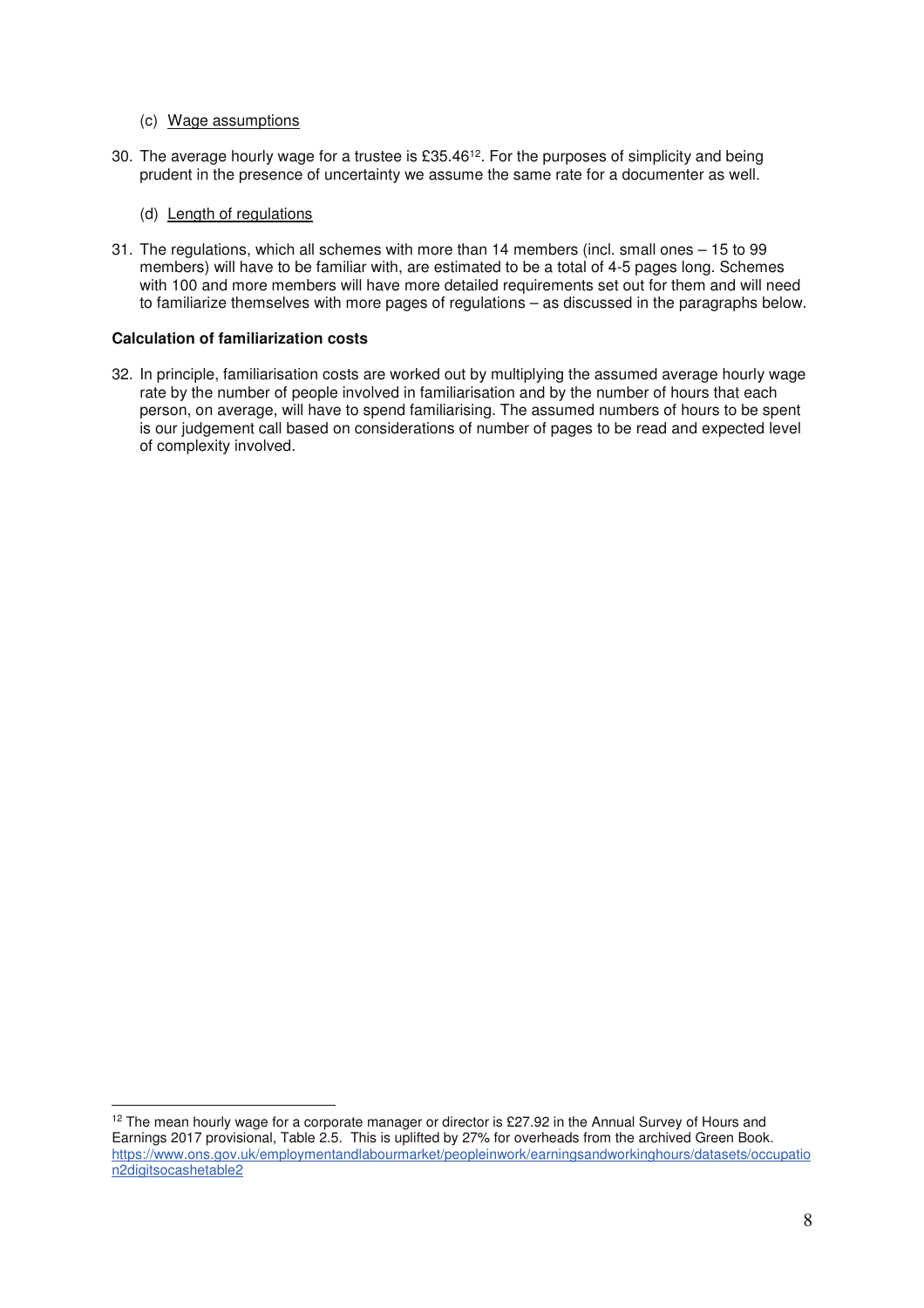## **Estimated direct costs – schemes with 15 to 99 members**

*Table 2: estimated impacts for schemes with 15 to 99 members* 

|                                  | Schemes              | Cost     | How<br>often? | <b>Assumptions</b>                             | Rationale                                                                                                                                                                                                             |
|----------------------------------|----------------------|----------|---------------|------------------------------------------------|-----------------------------------------------------------------------------------------------------------------------------------------------------------------------------------------------------------------------|
| <b>System of Governance</b>      |                      |          |               |                                                |                                                                                                                                                                                                                       |
| Familiarisation with regulations | DB and DC<br>(2,680) | £456.300 | One-off       | 2.4 trustees taking<br>two hours per<br>scheme | Estimated 4-5 pages of regulations and<br>short time to consider these. As response<br>should be proportionate and none of the<br>further regulations apply to schemes of this<br>size only a short time is estimated |

33. Note that familiarisation with the system of governance regulations is required for schemes with 100+ members as well but there are more detailed requirements setting out what their system of governance must comprise. We have therefore allocated familiarisation costs to these more detailed parts of the regulations, below.

#### **Estimated direct costs – schemes with 100 or more members**

*Table 3: estimated impacts for schemes with 100 or more members.* 

|                                                                                           | Schemes            | Cost     | How often? | Assumptions                                 | Rationale                                                                                                                                                                                                             |
|-------------------------------------------------------------------------------------------|--------------------|----------|------------|---------------------------------------------|-----------------------------------------------------------------------------------------------------------------------------------------------------------------------------------------------------------------------|
| <b>Risk assessment function</b>                                                           |                    |          |            |                                             |                                                                                                                                                                                                                       |
| Familiarisation with regulations and<br>appointing the risk assessment<br>function holder | DB & DC<br>(4,038) | £486,800 | One-off    | One hour each of 3.4<br>trustees per scheme | All trustees to read one page of regulations with a short<br>discussion to appoint the risk function holder. As all these<br>schemes will have risk assessments in one form this is<br>expected to be straightforward |

To document strategies on: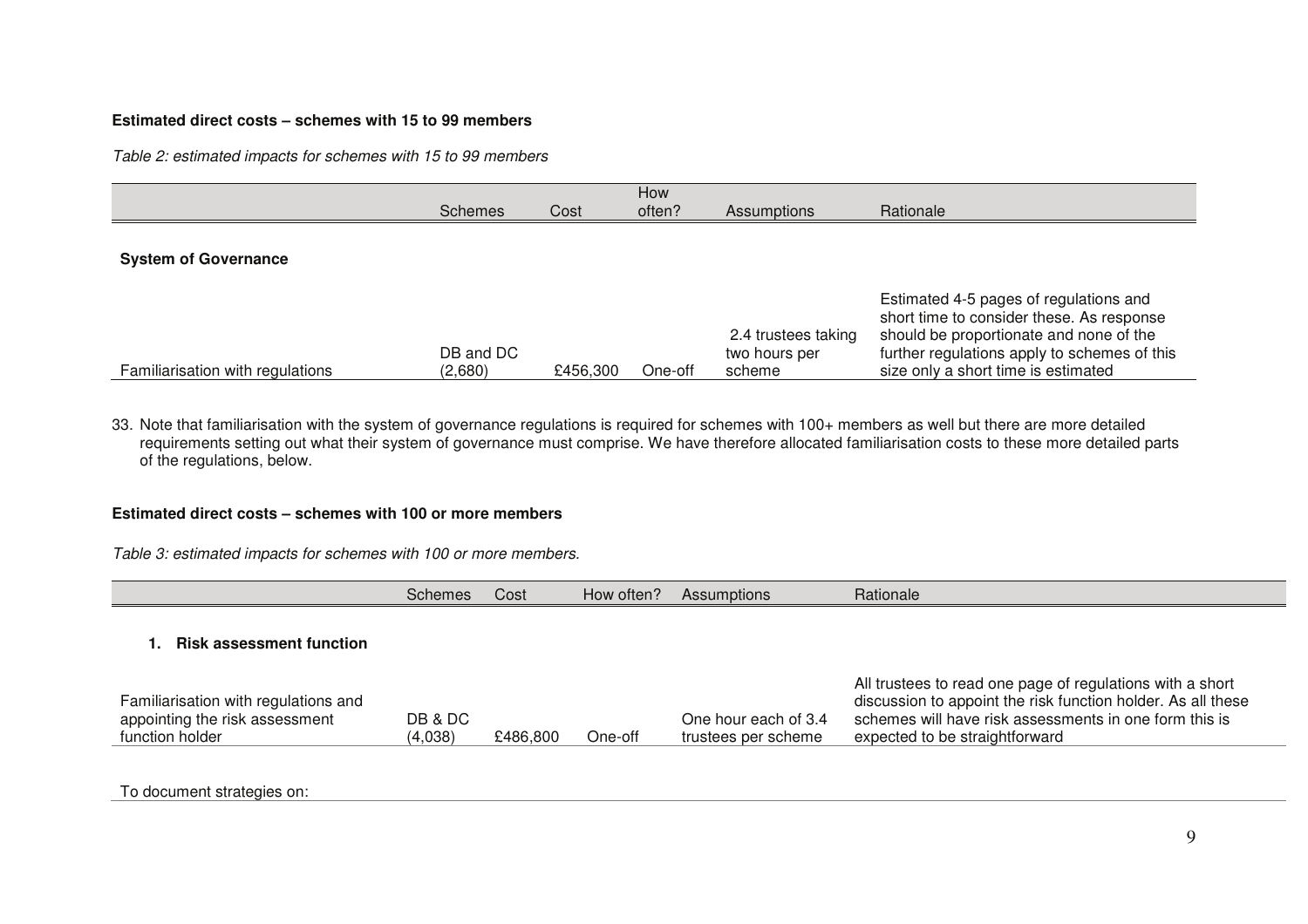| a. | Underwriting and reserving;<br>securitisations and similar<br>commitments; asset-liability<br>management; investment, in<br>particular derivatives; liquidity<br>and concentration risk<br>management. | <b>DB</b><br>(3,638) |                |                  |                                                                 | Requirement to consider as part of the DB Funding Strategy<br>already, so no cost to these regulations                                                                                                                                                                                                                                                                                                                                 |
|----|--------------------------------------------------------------------------------------------------------------------------------------------------------------------------------------------------------|----------------------|----------------|------------------|-----------------------------------------------------------------|----------------------------------------------------------------------------------------------------------------------------------------------------------------------------------------------------------------------------------------------------------------------------------------------------------------------------------------------------------------------------------------------------------------------------------------|
|    |                                                                                                                                                                                                        |                      |                |                  |                                                                 | DC schemes consider this under the Regulator's existing DC<br>code so no burden                                                                                                                                                                                                                                                                                                                                                        |
|    |                                                                                                                                                                                                        |                      |                |                  |                                                                 | DB schemes need to consider business continuity in relation<br>to data to comply with the General Data Protection Regulator<br>(GDPR). Evidence from stakeholders confirmed that most<br>schemes would have an existing process to comply with all<br>business continuity issues under GDPR compliance.                                                                                                                                |
|    |                                                                                                                                                                                                        |                      |                |                  | Trustees (3.6) of 25%<br>of smaller DB                          | There could be some schemes with additional business<br>continuity arrangements that go beyond those required for<br>GDPR compliance. This might include particular skilled<br>individuals or institutional knowledge. These are likely to be<br>in smaller schemes. The assumption of 25% is to show there<br>are a small number that will be impacted but the sensitivity<br>below indicates how this could impact the total figure. |
|    | b. Operational risks                                                                                                                                                                                   | DB & DC<br>(4,038)   | £277,900<br>13 | Every 3<br>vears | schemes (100-999<br>memberships) take<br>half a day (3.5 hours) | Sensitivity: If all the smaller DB schemes had to spend half a<br>day this would cost £1,111,600                                                                                                                                                                                                                                                                                                                                       |
| C. | Insurance and other risk -<br>mitigation techniques                                                                                                                                                    | DB & DC<br>(4,038)   | £35,800        | Every 3<br>years | 1 risk function holder<br>taking 15 minutes                     | The risk function holder (or a trustee) will only have to write<br>what they already have in relation to these so should be a<br>quick process                                                                                                                                                                                                                                                                                         |
| d. | ESG risks relating to the<br>investment portfolio and the<br>management thereof.                                                                                                                       | DB & DC<br>(4,038)   |                |                  |                                                                 | Transposed by The Pension Protection Fund (Pensionable<br>Service) and Occupational Pension Schemes (Investment<br>and Disclosure)(Amendment and Modification) Regulations<br>2018                                                                                                                                                                                                                                                     |

13 Number of smaller DB (100-999 members) schemes is 2,488.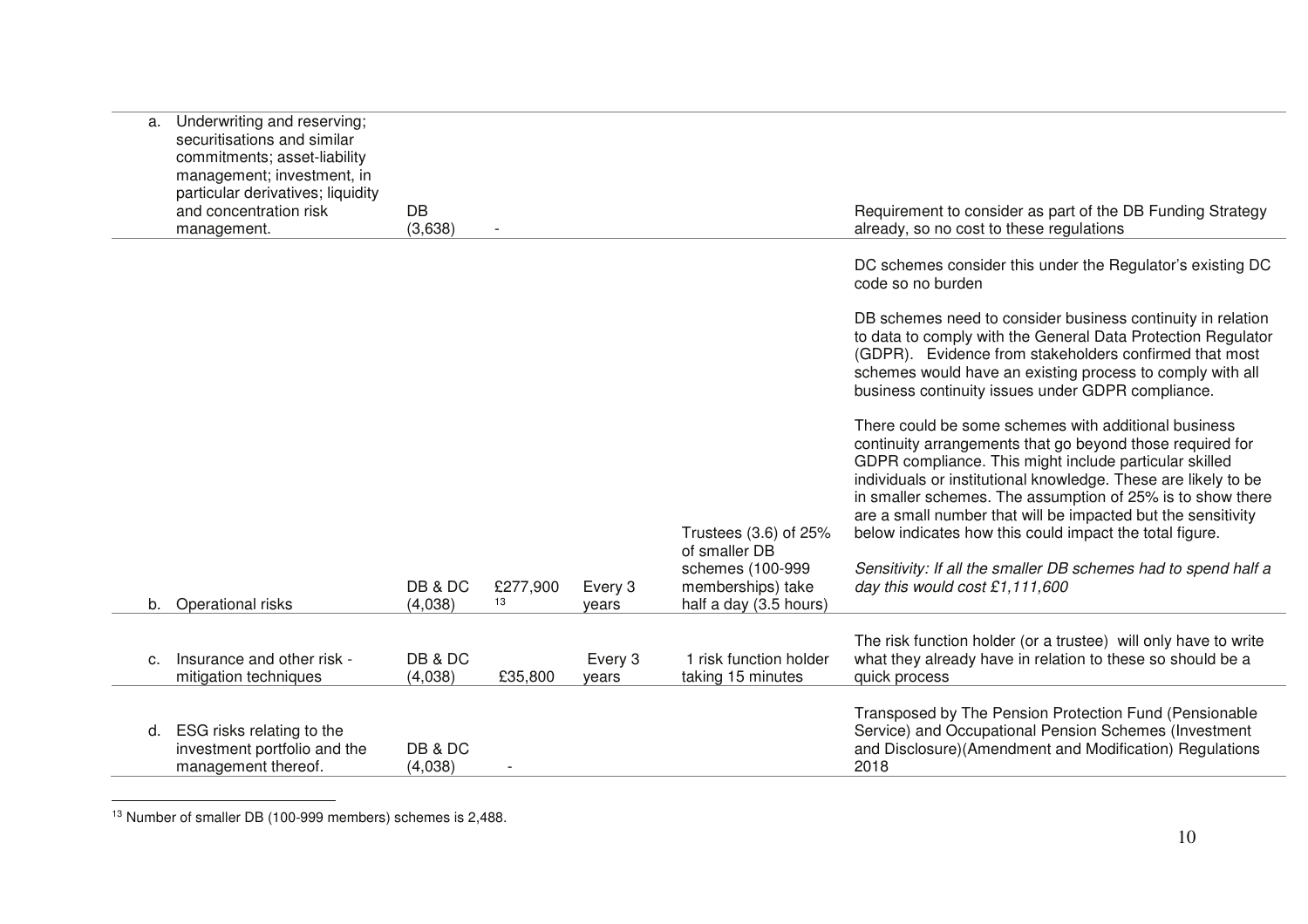| Where members bear risks,<br>е.<br>the risk management system<br>must also consider those risks<br>from their perspective.                          | <b>DC</b><br>(400) |                                                                            |                  |                                                                                                                                                           | Implicit in existing fiduciary duty so no additional cost. We do<br>not expect schemes to go further than already required to in<br>terms of assessing risk from the perspective of individual or<br>segments of membership, beyond what is required to meet<br>their existing fiduciary duty.  |
|-----------------------------------------------------------------------------------------------------------------------------------------------------|--------------------|----------------------------------------------------------------------------|------------------|-----------------------------------------------------------------------------------------------------------------------------------------------------------|-------------------------------------------------------------------------------------------------------------------------------------------------------------------------------------------------------------------------------------------------------------------------------------------------|
| Documenting the risk assessment:                                                                                                                    |                    |                                                                            |                  |                                                                                                                                                           |                                                                                                                                                                                                                                                                                                 |
| Description of how risk assessment is<br>part of scheme management &<br>decision making;                                                            | DB & DC<br>(4,038) | £150,300<br>(year 1)<br>£35,800<br>(every<br>subseque<br>nt third<br>year) | Every 3<br>vears | 1 function holder<br>Yr 1: DB schemes 1<br>hour.<br>DC schemes: 50%<br>taking 1 hour and 50%<br>taking 2 hours<br>Subsequent years all<br>take 15 minutes | DB already has to consider this to some extent if taking an<br>Integrated Risk Management approach to scheme funding.<br>DC may or may not currently do this.<br>Sensitivity: 0% to 100% DC schemes taking 2 hours in the<br>first year gives $+/-$ £7,000 so small impact                      |
|                                                                                                                                                     |                    |                                                                            |                  |                                                                                                                                                           | DC considered as chair statement review.                                                                                                                                                                                                                                                        |
| Assessment of the effectiveness of the<br>risk-management system;                                                                                   | DB & DC<br>(4,038) | £1,573,80<br>$\Omega$                                                      | Every 3<br>years | DB schemes, 3.4<br>trustees, 3 hours each<br>plus one documenter<br>taking 2 hours.                                                                       | We assume that the trustees will all have to meet together to<br>discuss this for approximately three hours. The documenter<br>will write this up and then the trustees will review the<br>document together for another hour each.                                                             |
| If the same person/provider carries out<br>the same key function(s) at the<br>employer, a description of how<br>conflicts of interest are prevented | DB & DC<br>(4,038) | £11,900                                                                    | Every 3<br>years | 10 mins, 1 trustee,<br>50% have conflict of<br>interest                                                                                                   | We do not know how many conflicts of interest there will be<br>(as we do not know how many schemes will choose to use a<br>person carrying out the function at the employer) so have<br>chosen 50%.<br>Sensitivity: If all schemes had a conflict of interest then the<br>cost would be £17,000 |
| Assessment of the funding needs of<br>the scheme, including a description of<br>the recovery plan where applicable;                                 | DB<br>(3,638)      | $\blacksquare$                                                             |                  |                                                                                                                                                           | Covered by part 3 of the 2004 Pensions Act or the scheme<br>funding regulations                                                                                                                                                                                                                 |
| Assessment of the risks to paying out<br>member's retirement benefits and the<br>effectiveness of any remedial action                               | DB<br>(3,638)      |                                                                            |                  |                                                                                                                                                           | Covered by part 3 of the 2004 Pensions Act or the scheme<br>funding regulations                                                                                                                                                                                                                 |
| Qualitative assessment of the<br>operational risks;                                                                                                 | DB & DC<br>(4,038) | £486,800                                                                   | Every 3<br>years | 3.4 trustees, 1 hour<br>each                                                                                                                              | Short time needed for trustees to confirm in writing that<br>operational risks have been assessed (identified above)                                                                                                                                                                            |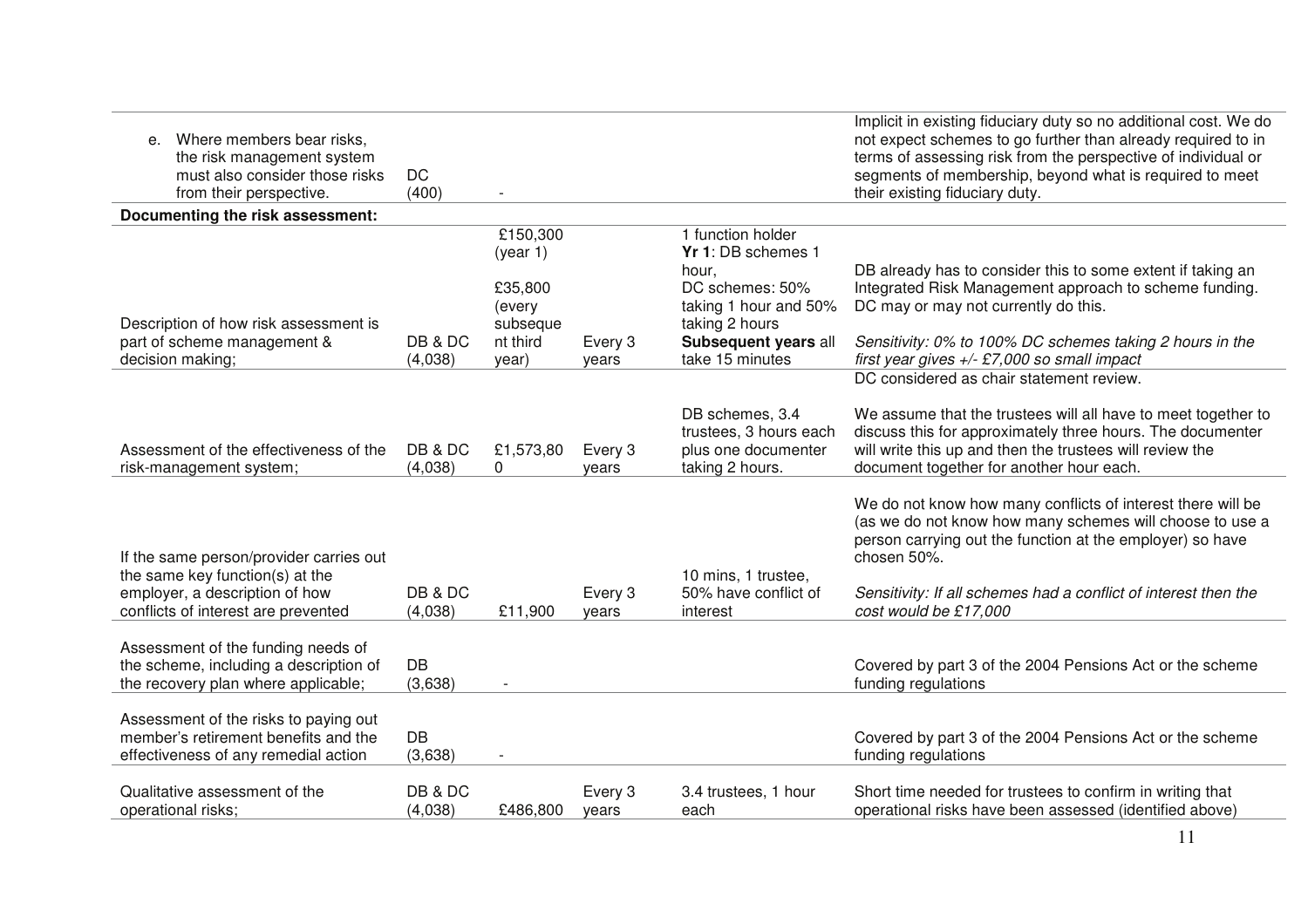| If ESG factors are considered in<br>investment decisions, an assessment<br>of risks related to climate change, use<br>of resources and the environment.<br>social risks and risks related to the<br>depreciation of assets due to<br>regulatory change. | DB & DC<br>(4,038) |          |         |                              | Covered by the 2018 regulations on Clarifying and<br>strengthening trustee's fiduciary investment duties                                                                                                                                                                                                                                                                                                    |
|---------------------------------------------------------------------------------------------------------------------------------------------------------------------------------------------------------------------------------------------------------|--------------------|----------|---------|------------------------------|-------------------------------------------------------------------------------------------------------------------------------------------------------------------------------------------------------------------------------------------------------------------------------------------------------------------------------------------------------------------------------------------------------------|
| <b>Evaluating adequacy and</b><br>2.<br>effectiveness                                                                                                                                                                                                   |                    |          |         |                              |                                                                                                                                                                                                                                                                                                                                                                                                             |
| Familiarisation with regulations and<br>appointing the evaluation function<br>holder                                                                                                                                                                    | DB & DC<br>(4,038) | £486,800 | One-off | 3.4 trustees, 1 hour<br>each | All trustees to read one page of regulations and jointly<br>discuss and agree the approach they will take to evaluating<br>the adequacy and effectiveness of their system of<br>governance and then to appoint an appropriate function<br>holder. This will involve considering the expectations for<br>compliance that are illustrated in the Regulator's Governance<br>Code of Practice. Discussed below* |
| Cost to comply with code of practice                                                                                                                                                                                                                    | DB & DC<br>(4,038) |          |         |                              | *Discussed below                                                                                                                                                                                                                                                                                                                                                                                            |
| <b>Actuarial function</b><br>3.                                                                                                                                                                                                                         |                    |          |         |                              | All trustees of DB schemes to read around 1 page of<br>regulations. These schemes will already have an actuary to<br>carry out these duties, so providing written confirmation of                                                                                                                                                                                                                           |
| Familiarisation with regulations and                                                                                                                                                                                                                    | DB                 |          |         | 3.4 trustees per             | this should be straightforward and should not require any                                                                                                                                                                                                                                                                                                                                                   |

| Familiarisation with regulations and     | DВ      |          |             | 3.4 trustees per      | this should be straightforward and should not require any     |
|------------------------------------------|---------|----------|-------------|-----------------------|---------------------------------------------------------------|
| appointing the actuarial function holder | (3,638) | £219.300 | One-off     | scheme, 30 mins       | new appointment to provide actuarial services.                |
|                                          |         |          |             |                       | The actuarial function holder will only need to provide       |
|                                          | DB      |          | Every three | 1 function holder per | documentation pointing at the existing actuarial contract and |
| Documenting the policy                   | (3,638) | £21.500  | vears       | scheme. 10 mins       | terms.                                                        |
|                                          |         |          |             |                       |                                                               |

# **4. Outsourcing**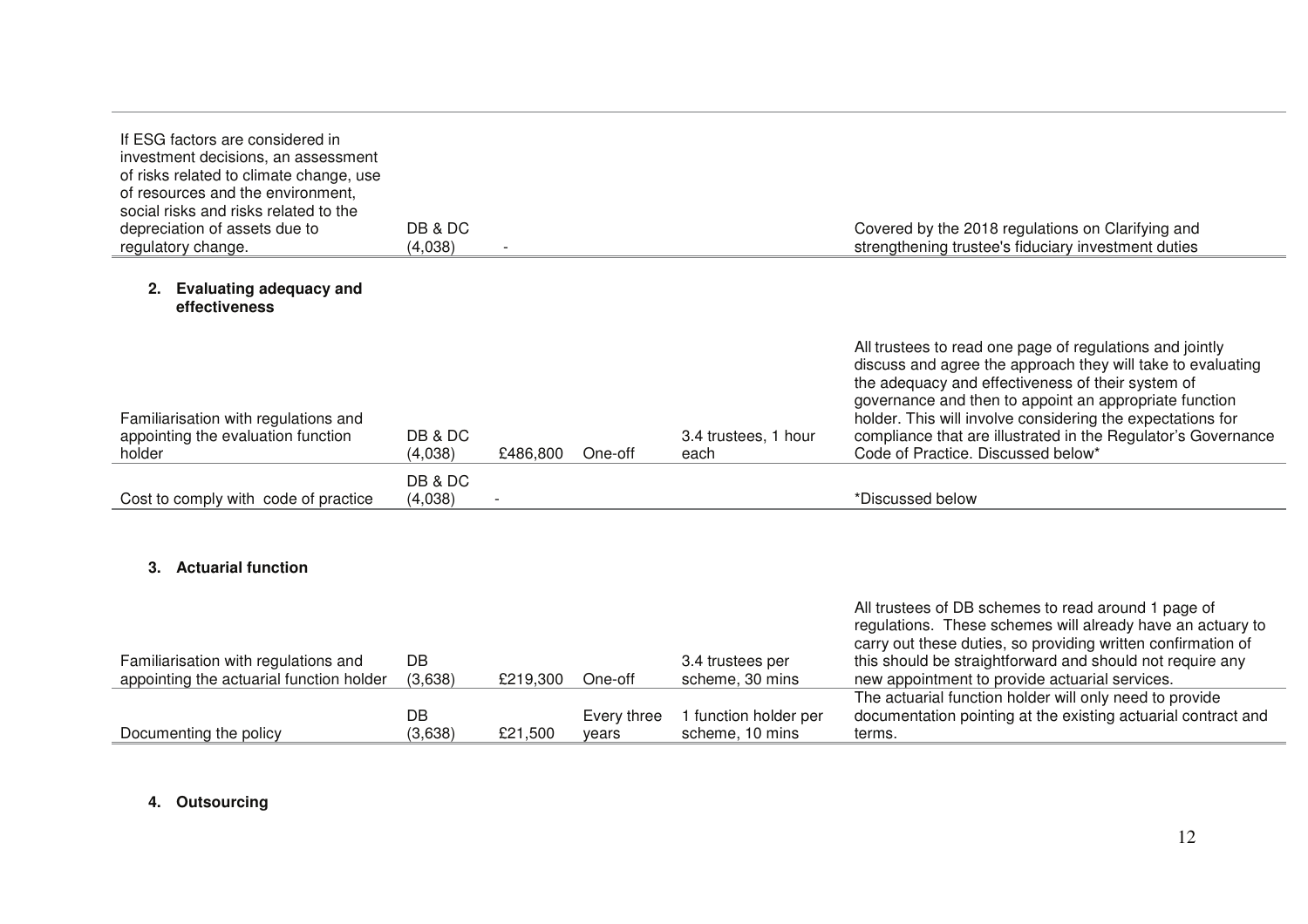| Familiarisation with regulations | DB & DC<br>(4,038) | £243,400 | One-off              | 3.4 trustees per<br>scheme, 30 mins      | All trustees to read, as schemes will already have decided<br>which functions to outsource and why, so will not require<br>discussion.                                             |
|----------------------------------|--------------------|----------|----------------------|------------------------------------------|------------------------------------------------------------------------------------------------------------------------------------------------------------------------------------|
| Documenting outsourcing          | DB & DC<br>(4,038) | £143,200 | Every three<br>vears | person per scheme,<br>l hour             | One person will need to identify the documents that exist for<br>outsourcing                                                                                                       |
| <b>Remuneration</b>              |                    |          |                      |                                          |                                                                                                                                                                                    |
| Familiarisation with regulations | DB & DC<br>(4,038) | £365,100 | One-off              | 3.4 trustees per<br>scheme, 45 mins each | It is likely that all trustees would need to read the regulations<br>and explanation and expectations set out in the Code of<br>Practice, and discuss what it means for the scheme |
|                                  | ~~                 |          |                      |                                          |                                                                                                                                                                                    |

|                                 |         | -------- | -----       |                      | סוווטווטט טוואר וט ושטווי וואוואר טטשטשטאר וטאוואר ווא וואס |
|---------------------------------|---------|----------|-------------|----------------------|-------------------------------------------------------------|
|                                 | DB and  |          |             |                      | One person will need to document the remuneration policy    |
|                                 | DC      |          | Every three | l person per scheme. | and set out how outsourced providers also meet it, if       |
| Documenting remuneration policy | (4,038) | £143,200 | vears       | hour each            | applicable                                                  |
|                                 |         |          |             |                      |                                                             |

# **Total Cost - Central Scenario**

| One-off costs                | £2,372,200<br>14 | One-off              |
|------------------------------|------------------|----------------------|
| Triennial Cost <sup>15</sup> | £2,729,900       | Every three<br>vears |
| <b>EANDCB</b>                | £1,300,000       | Annual avg.          |

#### **Total Cost - Worst Case Scenario**

| One-off costs                | £2,379,200 | One-off                  |
|------------------------------|------------|--------------------------|
|                              |            | Every three              |
| Triennial Cost <sup>15</sup> | £3,568,700 | years                    |
| <b>EANDCB</b>                |            | $£1,600,000$ Annual avg. |
|                              |            |                          |

 $^{14}$  (= 456,300+ 486,800 + (150,300-35,800) +486,800 + 219,300 +243,400 + 365,100).<br><sup>I5</sup>Note: This triennial cost occurs in the first year alongside the initial cost and then subsequently every three years.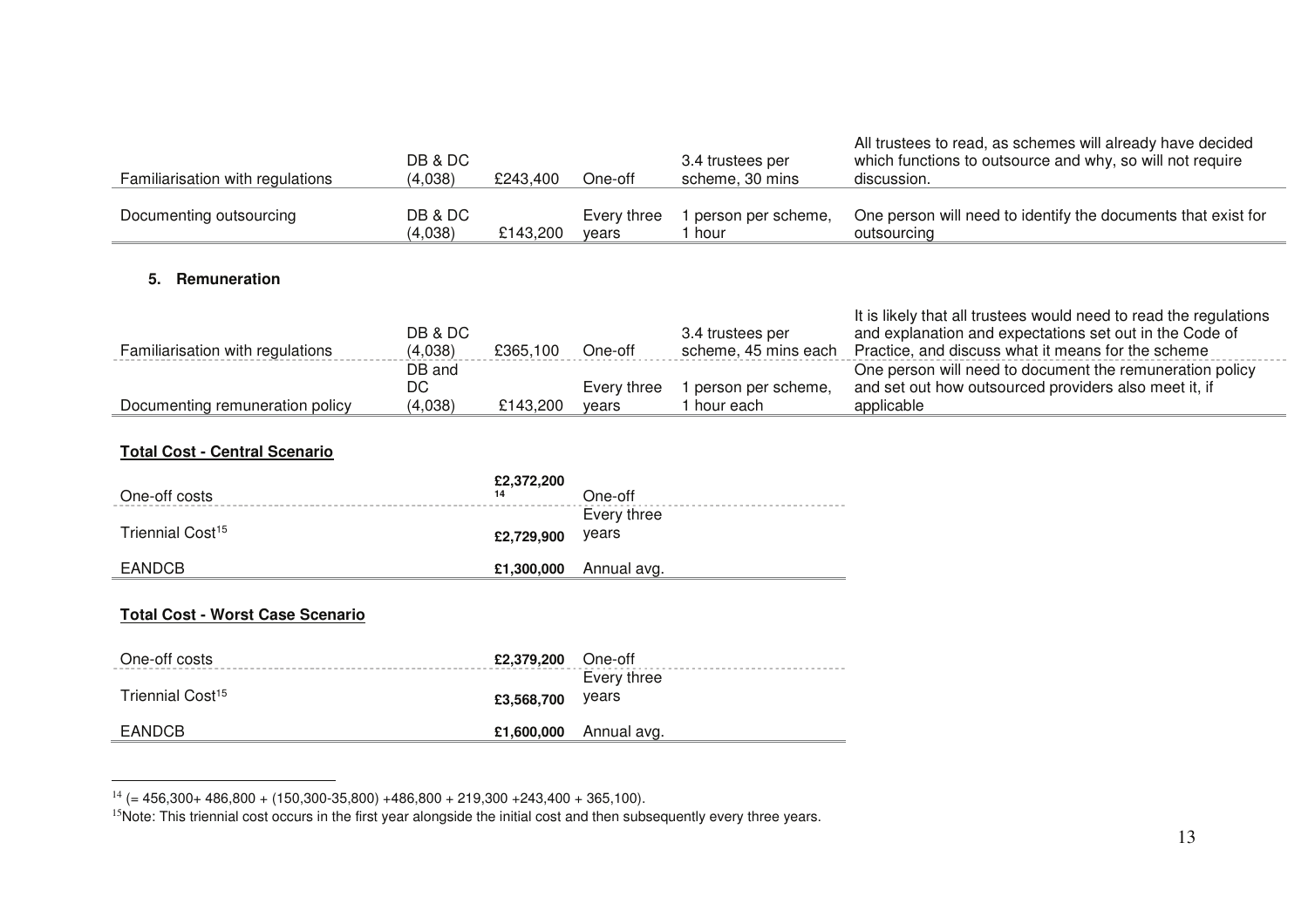#### \*Evaluating the adequacy and effectiveness of the system of governance

- 34. The previous IORP directive required adequate internal controls, and it also required actuarial work for on scheme valuations and funding strategies. UK domestic law has added requirements for UK pension schemes to carry out risk assessments on key areas of risk for each type of scheme.
- 35. The recast directive now positions such activities within an overarching system of governance, and it has set out three key functions to deliver parts of this system. The addition of a specific function to evaluate the system of governance represents the most material change for schemes and we therefore provide further information about how it will be approached and costed below. The three key functions are as follows:
	- a. A function to assess and manage risk. Any changes to the existing risk management requirements will be set out in TPR's Code of Practice.
	- b. A function to provide actuarial work on scheme valuations, funding, and risk management. This requirement only applies to schemes that must already appoint a scheme actuary to carry out this work.
	- c. A function to evaluate the adequacy and effectiveness of the system of governance. This function requires trustees to evaluate the internal control system and other elements of the system of governance, including, where applicable, outsourced activities. Stakeholders advise us that many large schemes already carry out such evaluations, however, there is currently no requirement in the UK's regulatory framework for singleemployer DC or DB schemes to do so.
- 36. Legislation will not prescribe the method pension schemes must use to conduct their evaluation. Guidance on appropriate approaches will be developed as part of the development of TPR's code. This will enable a variety of proportionate and cost effective approaches to be used as appropriate by schemes.
- 37. DWP wants to encourage consolidation of schemes and innovation in the development of new, targeted risk management and evaluation solutions. Some complex or larger schemes may already conduct formal internal audits, and others may need to do so in order to effectively fulfil this function. It would also be proportionate for less complex arrangements to satisfy themselves that they are achieving value for their members in this regard. For example, this might involve establishing whether their outsourced scheme administrator or other service providers have achieved recognised independent assurance standards.
- 38. Providing information about acceptable approaches to this function within the code of practice will enable the UK to support continued innovation in its pensions industry as the market continues to evolve over the next several years. It will also allow IORPs and the Pensions Regulator to determine the most proportionate and effective method of evaluating effective governance for the particular characteristics and risk profile of each scheme.
- 39. The code issued by TPR will be produced with the involvement of DWP and an industry working group to ensure cost appropriate solutions are developed and clearly explained, so that IORPs understand what is expected of them. At this stage we therefore do not have a set of activities that will be required under the Code for which the cost can be estimated.
- 40. The impact of the Code of Practice will be estimated by The Pensions Regulator in due course and will be subject to scrutiny at that point.

#### **Sensitivities**

41. The table above discusses the sensitivities around the assumptions. In the worst case scenario the total one-off cost would be around £7,000 higher than in the central scenario; and the total